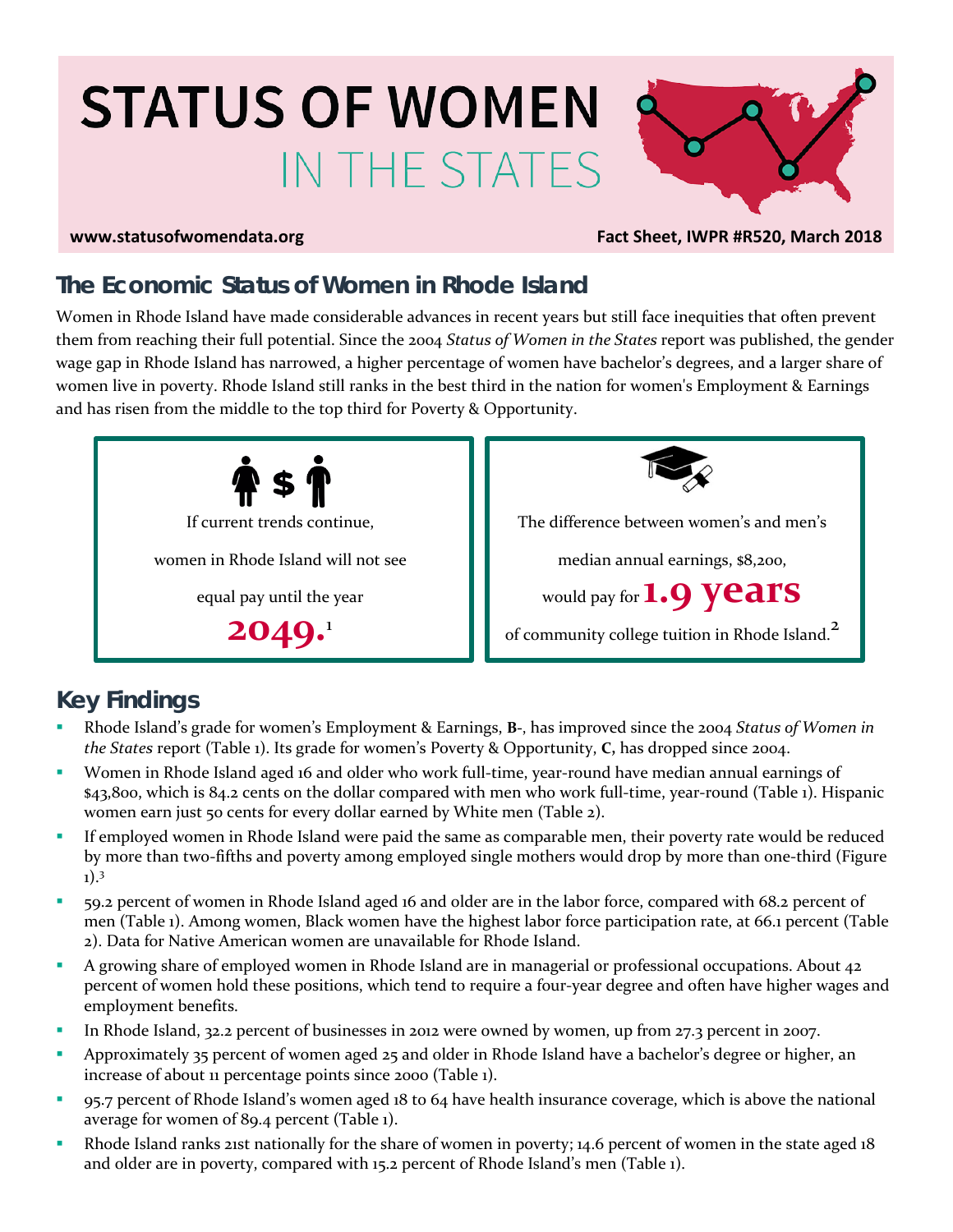### Table 1.

# **Trends and Rankings on Key Indicators of the Economic Status of Women in Rhode Island**

|                                                                         |                       |                                | <b>Progress</b> | 2016 Rankings<br>and Grades |       |  |  |  |  |  |
|-------------------------------------------------------------------------|-----------------------|--------------------------------|-----------------|-----------------------------|-------|--|--|--|--|--|
|                                                                         | 2004<br><b>Report</b> | <b>New 2016</b><br><b>Data</b> | since<br>2004?  | <b>National</b><br>Rank     | Grade |  |  |  |  |  |
| <b>Employment &amp; Earnings Composite Rank</b>                         |                       |                                |                 |                             |       |  |  |  |  |  |
| Women's Median Annual Earnings for Full-Time, Year-<br>Round Workers    | \$41,624              | \$43,800                       | <b>Yes</b>      | 13                          |       |  |  |  |  |  |
| Ratio of Women's to Men's Earnings                                      | $75.0\%$              | 84.2%                          | <b>Yes</b>      | 13                          | $B-$  |  |  |  |  |  |
| Women's Labor Force Participation                                       | 59.6%                 | $59.2\%$                       | No              | 24                          |       |  |  |  |  |  |
| Percent of All Employed Women in<br>Managerial/Professional Occupations | $34.1\%$              | $41.9\%$                       | Yes             | 20                          |       |  |  |  |  |  |
| <b>Poverty &amp; Opportunity Composite Rank</b>                         |                       |                                |                 |                             |       |  |  |  |  |  |
| Percent of Nonelderly Women with Health Insurance                       | 89.3%                 | 95.7%                          | Yes             | 5                           |       |  |  |  |  |  |
| Percent of Women with a Bachelor's Degree or Higher                     | $23.7\%$              | $35.0\%$                       | Yes             | 11                          | C     |  |  |  |  |  |
| Percent of Businesses Owned by Women                                    | $24.6\%$              | $32.2\%$                       | Yes             | 34                          |       |  |  |  |  |  |
| Percent of Women Above Poverty                                          | 89.3%                 | 85.4%                          | N <sub>o</sub>  | 21                          |       |  |  |  |  |  |

Notes: Except for data on women's business ownership, which are from the 2012 Survey of Business Owners, data are from the 2016 American Community Survey. Go to<https://statusofwomendata.org/explore-the-data/methodology/> for composite methodology. Earnings from the 2004 report are inflation-adjusted to 2016 dollars. All indicators are defined so that a higher rate translates into higher rankings and better letter grades. Calculated by the Institute for Women's Policy Research.

#### Figure 1.

## **Impact of Equal Pay on Working Women's Poverty in Rhode Island, 2016: Current Values and Estimates if Working Women Earned the Same as Comparable Men**



Notes: IWPR calculations based on the Current Population Survey Annual Social and Economic supplements 2014-2016 (for calendar years 2013- 2015). Comparable men and women are of the same age, have the same level of education, work the same number of hours, and have the same urban/rural status. For analysis methodology, see IWPR briefing paper #C455[, The Impact of Equal Pay on Poverty and the Economy](https://iwpr.org/wp-content/uploads/2017/04/C455.pdf)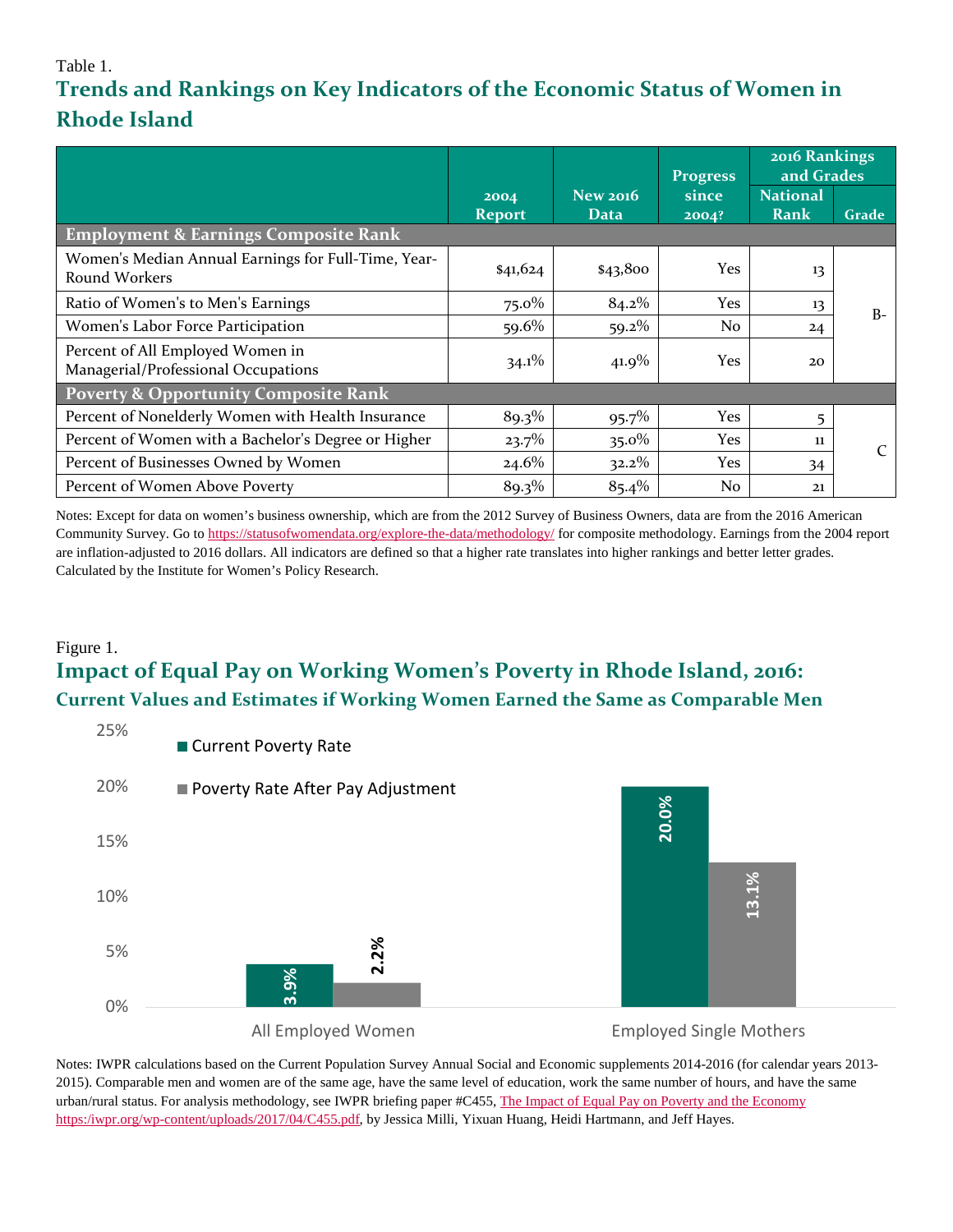### Table 2. **Overview of the Economic Status of Women of Color in Rhode Island, 2016**

|                                                                            | <b>White</b> | <b>Hispanic</b> | <b>Black</b> | <b>Asian</b> | <b>Native</b><br><b>American</b> | <b>Multiracial</b> |  |  |  |
|----------------------------------------------------------------------------|--------------|-----------------|--------------|--------------|----------------------------------|--------------------|--|--|--|
| <b>Employment &amp; Earnings</b>                                           |              |                 |              |              |                                  |                    |  |  |  |
| Women's Median Annual Earnings for Full-Time,<br>Year-Round Workers        | \$46,618     | \$28,431        | \$33,599     | \$42,900     | \$29,963                         | \$37,086           |  |  |  |
| Ratio of Women's to White Men's Earnings                                   | 81.2%        | $49.5\%$        | $58.6\%$     | 74.8%        | $52.2\%$                         | 64.6%              |  |  |  |
| Women's Labor Force Participation                                          | 59.6%        | 62.3%           | 66.1%        | 51.8%        | N/A                              | 66.1%              |  |  |  |
| Percent of All Employed Women in Managerial or<br>Professional Occupations | $45.2\%$     | $22.9\%$        | $27.6\%$     | $44.4\%$     | N/A                              | $40.5\%$           |  |  |  |
| <b>Poverty &amp; Opportunity</b>                                           |              |                 |              |              |                                  |                    |  |  |  |
| Percent of Nonelderly Women with Health<br>Insurance                       | $96.2\%$     | 85.8%           | $91.5\%$     | $92.9\%$     | N/A                              | $90.4\%$           |  |  |  |
| Percent of Women with a Bachelor's Degree or<br>Higher                     | $35.5\%$     | $13.4\%$        | 19.8%        | $45.6\%$     | N/A                              | N/A                |  |  |  |
| Percent of Women in Poverty                                                | $11.3\%$     | 27.7%           | $23.5\%$     | N/A          | N/A                              | N/A                |  |  |  |

Notes: N/A=not available. Median annual earnings use five-year American Community Survey data (2011-2016) downloaded from American Fact Finder. All other indicators are calculated using three years of data (2014-2016) from the American Community Survey. Racial groups are non-Hispanic. For the earnings data, Asian does not include Pacific Islander women and multiracial does not include women of another racial category; for all other indicators, Asian includes Pacific Islander and multiracial includes women of another racial or ethnic category. Calculated by the Institute for Women's Policy Research.

## Figure 2. **Median Annual Earnings for Women and Men in Rhode Island Working Full-Time, Year-Round, by Race and Ethnicity, 2016**



Notes: Calculated using three years of data (2014-2016) from the American Community Survey. Racial groups are non-Hispanic. Calculated by the Institute for Women's Policy Research.

#### **NOTES**

- 1. Linear projection based on rate of progress in closing the gender wage gap since 1959. Projection is based on the ratio of women's to men's earnings among full-time, year-round workers aged 16 and older. Calculations are based on the Decennial Censuses from 1960 through 2000, and 2001-2015 American Community Survey microdata.
- 2. The 2015-16 average undergraduate tuition and required fees for in-state, full-time students in degree-granting public two-year institutions in Rhode Island is \$4,266.
- 3. Comparable includes women and men of the same age and level of education, who work the same number of hours, and have the same urban/rural status.